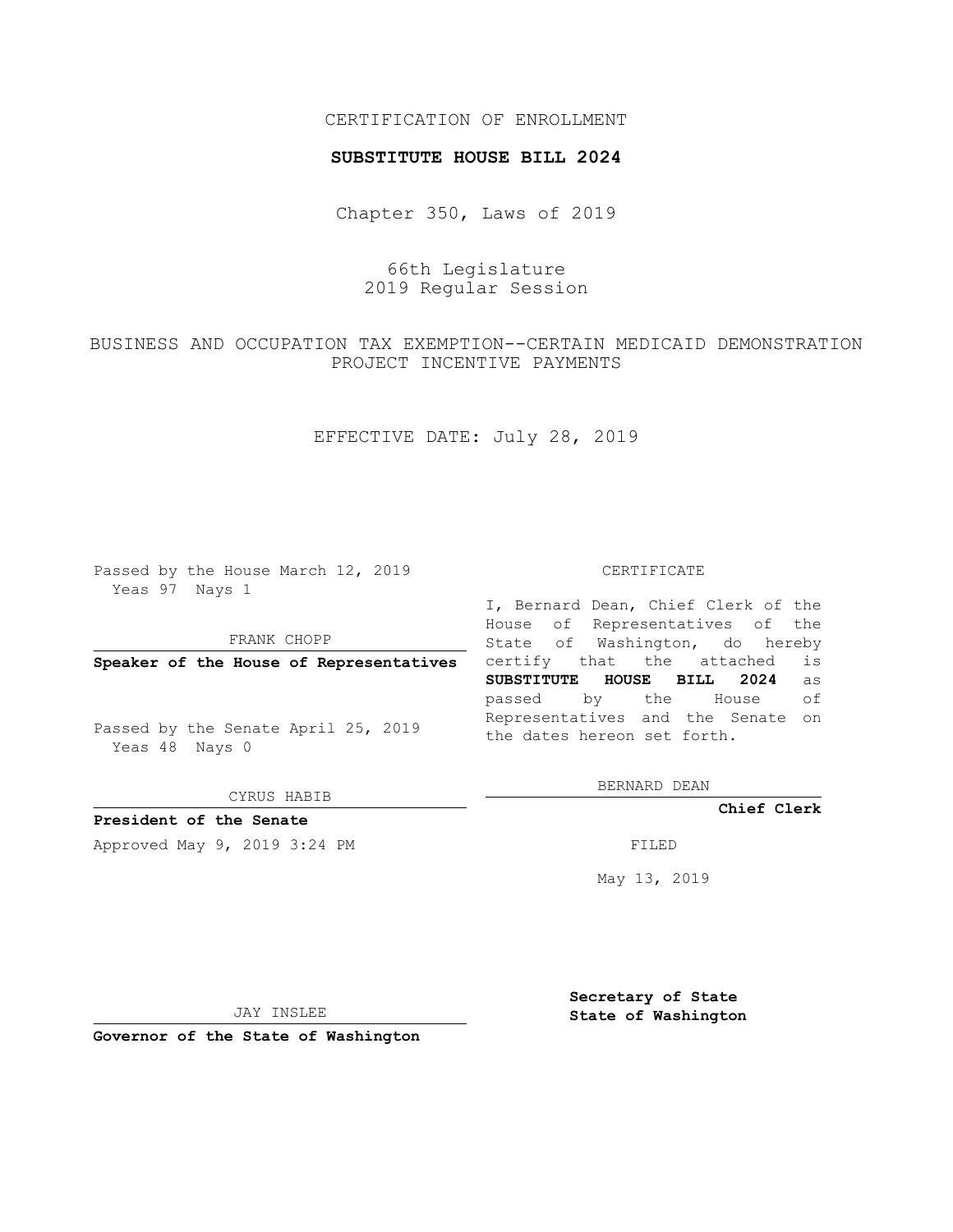### **SUBSTITUTE HOUSE BILL 2024**

Passed Legislature - 2019 Regular Session

**State of Washington 66th Legislature 2019 Regular Session**

**By** House Finance (originally sponsored by Representatives Robinson and Cody)

READ FIRST TIME 02/28/19.

 AN ACT Relating to deductions of incentive payments under the medicaid program established within 42 C.F.R. 438.6(b)(2) and Sec. 1115 medicaid demonstration project number 11-W-00304/0; amending RCW 4 82.04.43395; and creating new sections.

5 BE IT ENACTED BY THE LEGISLATURE OF THE STATE OF WASHINGTON:

6 **Sec. 1.** RCW 82.04.43395 and 2018 c 102 s 2 are each amended to 7 read as follows:

 (1) An accountable community of health may deduct from the measure of tax delivery system reform incentive payments distributed by the Washington state health care authority, as described in Sec. 1115 medicaid demonstration project number 11-W-00304/0, approved by the centers for medicare and medicaid services in accordance with 13 Sec. 1115(a) of the social security act.

 (2) A hospital that is owned by a municipal corporation or political subdivision, or a hospital that is affiliated with a state 16 institution, may deduct from the measure of tax either or both of the following:

18 (a) Incentive payments received through the medicaid quality 19 improvement program established through 42 C.F.R. 438.6(b)(2), as 20 existing on the effective date of this section;